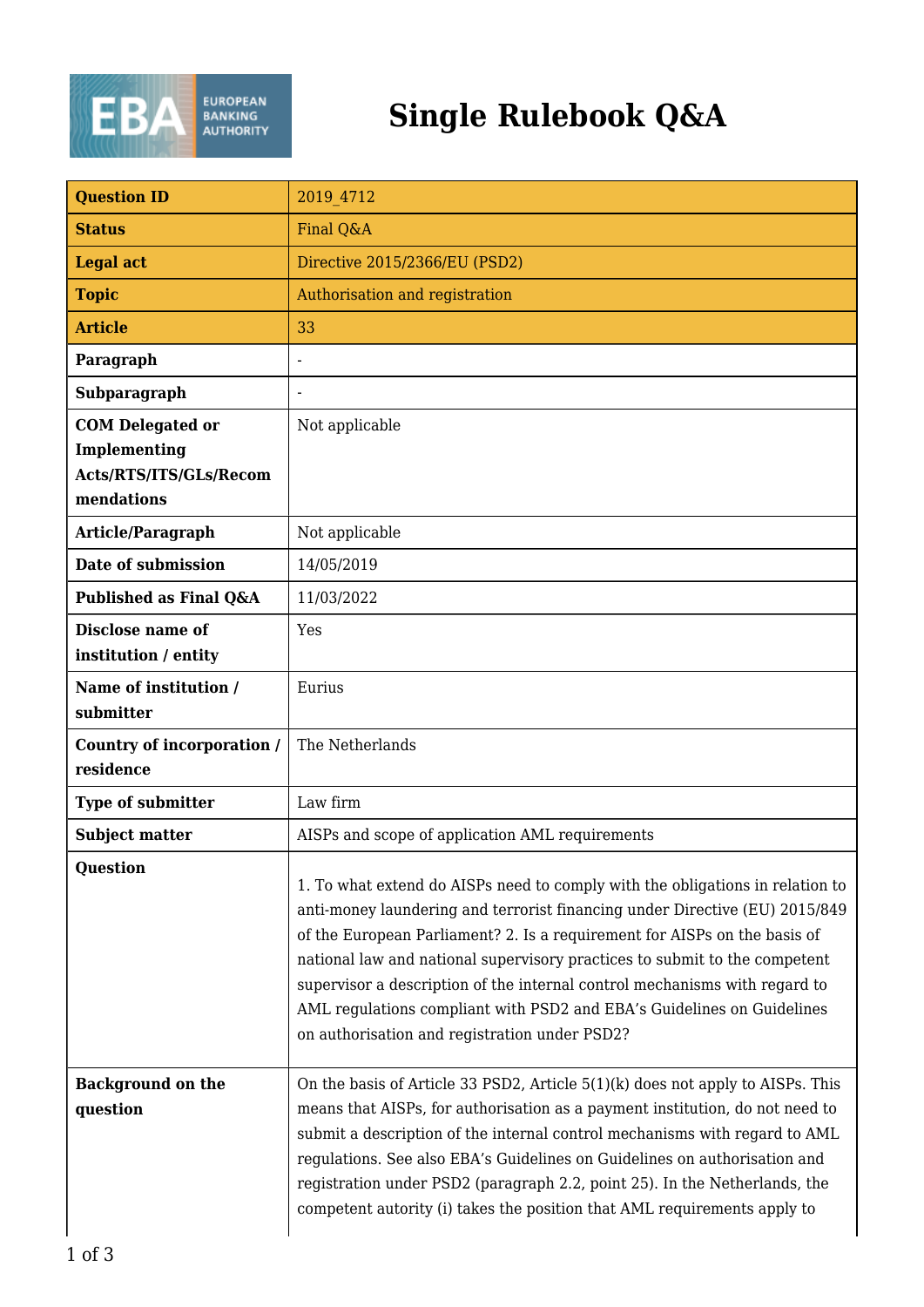|                     | AISPs (see: https://www.toezicht.dnb.nl/3/50-237181.jsp) and (ii) requires<br>that a description of internal contral mechanism with regard to such<br>requirements is submitted as part of the license application.                                                                                                                                                                                                                                                                                                                                                                                                                                                                                                                                                                                                                                                                                                                                                                                                                     |
|---------------------|-----------------------------------------------------------------------------------------------------------------------------------------------------------------------------------------------------------------------------------------------------------------------------------------------------------------------------------------------------------------------------------------------------------------------------------------------------------------------------------------------------------------------------------------------------------------------------------------------------------------------------------------------------------------------------------------------------------------------------------------------------------------------------------------------------------------------------------------------------------------------------------------------------------------------------------------------------------------------------------------------------------------------------------------|
| <b>Final answer</b> | Answer to Q1 (prepared by the EBA): Point (2) of Article 2(1) of the Directive (EU)<br>2015/849 (AMLD) lists financial institutions as obliged entities. . Point (2)(a) of Article<br>3 of the AMLD defines the term <i>financial institutions as follows: "</i> an undertaking<br>other than a credit institution, which carries out one or more of the activities listed in<br>points (2) to (12), (14) and (15) of Annex I to Directive $2013/36/EU$ of the European<br>Parliament and of the Council {CRD}, including the activities of currency exchange<br>offices (bureaux de change). Point (4) of Annex I to CRD refers to: Payment services<br>as defined in point (3) of Article 4 of Directive (EU) 2015/2366 of the European<br>Parliament and of the Council (PSD2). Point (3) of Article 4 of the PSD2 defines<br>payment services as any business activity set out in Annex I. Point (8) of Annex I to<br>the PSD2 refers to Account information services (AISPs)." Thus, AISPs are obliged<br>entities under the AMLD. |
|                     | Pursuant to Article 8(3) of the AMLD "Member States shall ensure that obliged<br>entities have in place policies, controls and procedures to mitigate and manage<br>effectively the risks of money laundering and terrorist financing identified at the level<br>of the Union, the Member State and the obliged entity. Those policies, controls and<br>procedures shall be proportionate to the nature and size of the obliged entities."<br>What such policies, controls and procedures shall include is specified in Article 8(4)<br>of the AMLD.                                                                                                                                                                                                                                                                                                                                                                                                                                                                                    |
|                     | Like other obliged entities, AISPs are required therefore to comply with the AMLD's<br>requirements. AISPs do not benefit from exemptions under the AMLD but, like other<br>obliged entities, can adjust their Anti Money Laundering/Countering the Financing of<br>Terrorism (AML//CFT) systems and controls on a risk-sensitive basis.                                                                                                                                                                                                                                                                                                                                                                                                                                                                                                                                                                                                                                                                                                |
|                     | In the EBA's Guidelines on money laundering and terrorist financing (ML/TF) risk<br>factors (EBA/GL/2021/02), the EBA sets out how AISPs can adjust their AML/CFT<br>systems and controls in a risk-sensitive and proportionate way. Taking into account<br>that the inherent ML/TF risk associated with these financial institutions is limited due<br>to the fact that AISPs are not involved in the payment chain and do not hold payment<br>service user's funds, the Guidelines state that simplified due diligence measures are<br>appropriate in most situations.                                                                                                                                                                                                                                                                                                                                                                                                                                                                |
|                     | Answer to Q2 (prepared by the European Commission): Article 33(1) of Directive (EU)<br>2015/2366 (PSD2) states that persons providing only the payment service as referred<br>to in point (8) of Annex I, namely AISPs, are to be exempt from the application of the<br>procedure and conditions set out in Sections 1 and 2 PSD2, with the exception of,<br>inter alia, Article 5(1), points (a), (b), (e) to (h), (j), (l), (n), (p) and (q), PSD2.                                                                                                                                                                                                                                                                                                                                                                                                                                                                                                                                                                                   |